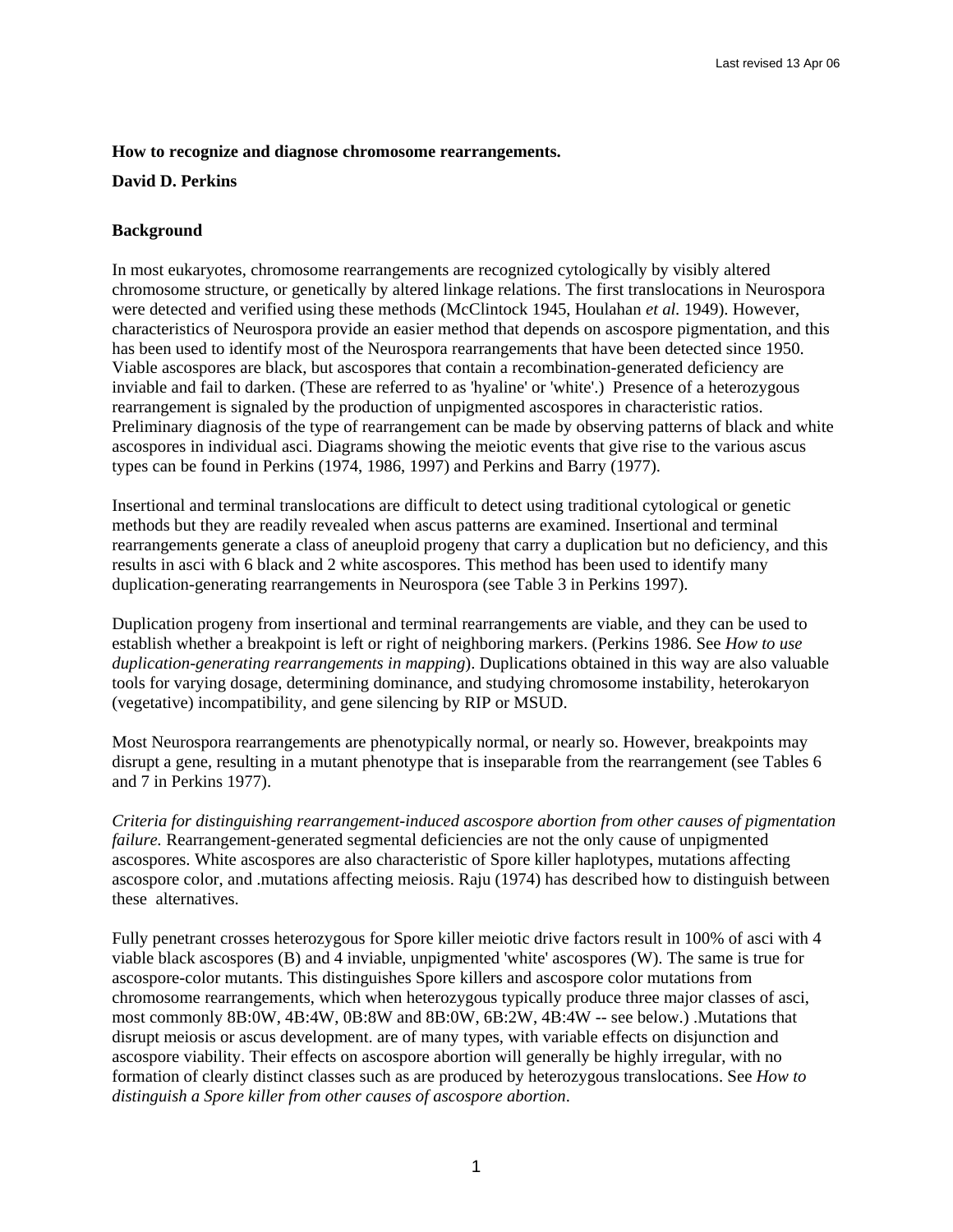# *Criteria for distinguishing specific rearrangement types*.

The following expectations are best understood by referring to diagrams in one of the references cited above.

• *Reciprocal translocations*. Random ascospores are 50% black. 8B:0W and 0B:8W asci are equally frequent. The frequency of 4B:4W asci depends on the distance of breakpoints from centromeres and the frequency of crossing over in the breakpoint-centromere intervals. 2B:6W and 6W:2W asci are absent.

Shot asci provide information that is not provided when linear asci are observed in opened perithecia. Ascus development is asynchronous in Neurospora, with the result that asci at all stages of development are present in a perithecium, including many immature asci. Unripe ascospores in the immature asci are unpigmented and if the spores were unordered, these asci would be classified as 0B:4W even though they might be of other types. Viable ascospores become fully black only when they are mature, and asci are not shot from the perithecium until they are mature. Shot asci with eight unpigmented ascospores are therefore known with confidence to be *bona fide* 0B:8Ws, but 0B:8W asci can't be distinguished from immature asci of other types in rosettes.

When one or both breakpoints are close to a centromere, nondisjunction of homologous centromeres ("3:1 segregation") is frequent, and this results in 4B:4W asci. The 4B:4W asci from centromere nondisjuction can be distinguished from the 4B:4W asci that are produced by crossing over because with nondiscjunction all four defective ascospores are located in the same half-ascus (Perkins and Raju 1995).

- *Insertional translocations*. Random ascospores from heterozygous crosses are 75% black because duplication progeny with no deficiency are viable and become pigmented. Insertional and terminal rearrangements are unique among rearrangement types in producing 6B:2W asci, as was first recognized by St. Lawrence (1959) and de Serres (1957). The frequency of 6B:2W asci depends on the distance of breakpoints from centromeres. 4B:0W and 4B:4W asci are equally frequent, while 2B:6W and 0B:8W asci are absent. For a thoroughly analyzed example of an insertional translocation, see Perkins (1972).
- *Terminal translocations*. ('genetically terminal', 'quasiterminal'.) These are similar to insertional translocations in ascospore abortion frequency and in ascus patterns. 6B:2W asci are frequent because the tip breakpoint is necessarily far from the centromere. Rearrangements that involve the nucleolus organizer region at the left end of linkage group V are especially frequent (Perkins *et al.* 1995a).
- *Inversions*. Inviable recombinant products result from crossing over in the inverted segment. The frequency of white ascospores therefore depends on length of the inversion. Consequently, most of the identified inversions have breakpoints located far apart, usually in opposite chromosome arms and often with a breakpoint at one tip. (See Newmeyer and Taylor 1967, Barry and Leslie 1982, Turner and Perkins 1982.) Shorter inversions have no doubt gone undetected because crossing over and the resultant ascospore abortion are infrequent.
- *Intrachromosomal transpositions*. Expectations here are complex, depending on length of the transposed segment, distance between original and new location, whether transposition was to the opposite arm, and whether the inserted segment is inverted relative to its original orientation (see Figure 5 in Perkins *et al.* 1995b).
- *Complex or compound rearrangements*. Typically, fewer than 50% of ascospores are viable. Because genetic analysis is laborious, only a few complex rearrangements have been full analyzed. These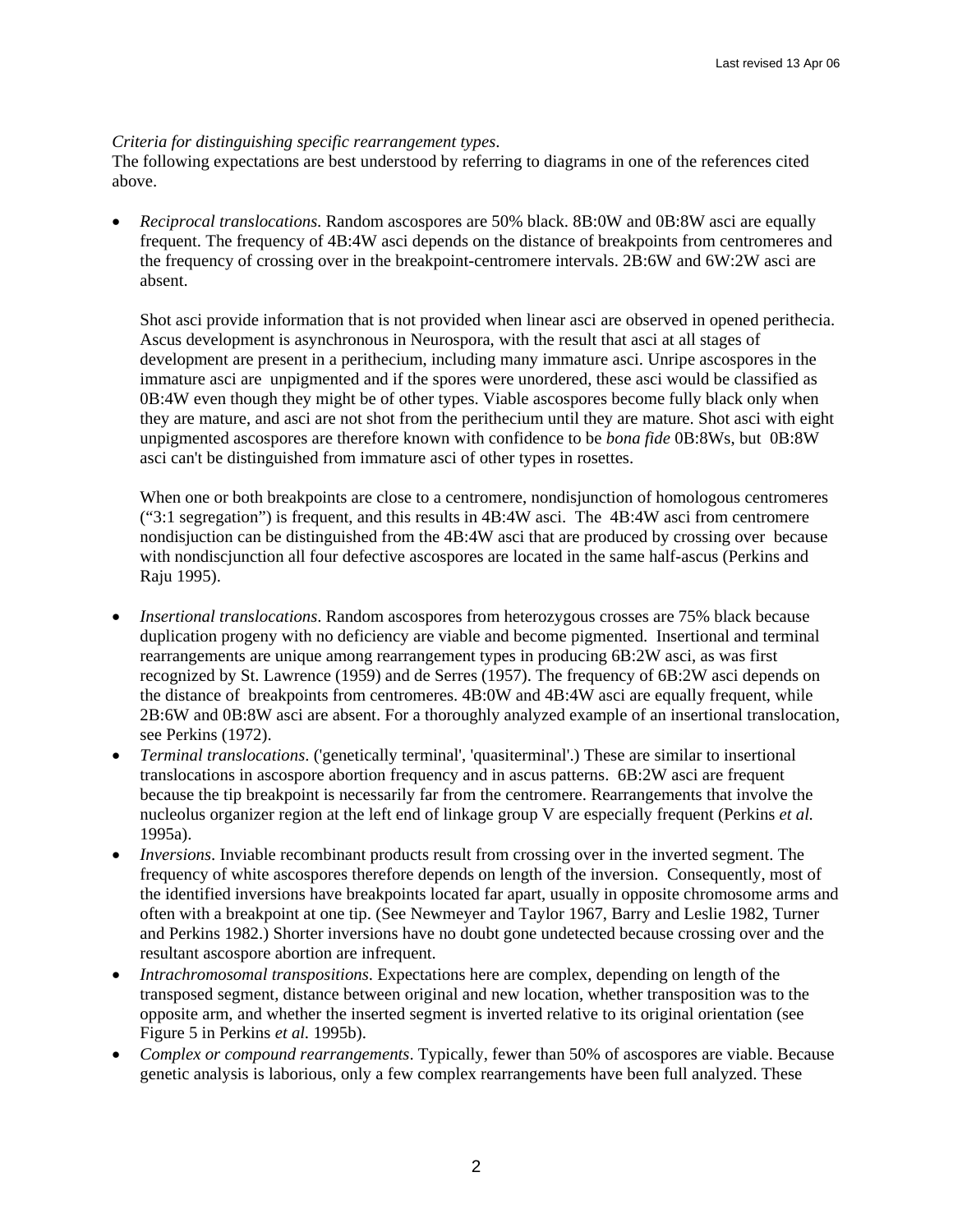typically have multiple breakpoints involving several chromosomes. See Perkins (1997) for examples.

- *Duplications*. Viable duplication strains are typically barren, but not completely so. Most duplication strains are phenotypically normal or nearly so, but some are abnormal in appearance or growth rate. Duplications heterozygous for alleles at a heterokaryon imcompatibility locus are grossly abnormal, with phenotypes that are characteristically different for each *het* gene (Mylyk 1975. See *How to identify and score genes that confer vegetative incompatibility)*. At least a few ascospores can be obtained from heterozygous crosses of most duplications. As expected, these produce black ascospores, some of which are duplications.
- *Deficiencies*. Meiotic products carrying a segmental deficiency can sometimes be rescued in heterokaryons. When these are crossed, the deficiency segregates 1:1, with four inviable ascospores in each ascus (Barry 1992).

A preliminary diagnosis based only on ascus patterns is sometimes misleading and must be confirmed by further genetic tests. For example, some reciprocal translocations produce one duplication-deficiency product that is able to make black pigment even though it is inviable (commonly found for translocations with a break in the nucleous-organizer arm, VL). Consequently, these produce 6B:2W asci and no 0B:8W asci, simulating an insertional translocation. Their true nature is revealed by mapping breakpoints, by showing that one pair of black ascospores is inviable, and by showing that no barren duplications are produced.

# **Procedure**

*Recognition and analysis using crosses with normal-sequence testers.* 

• *Random ascospores*. Scoring of an isolate as rearrangement or normal sequence can be accomplished by examining the ascospores shot to the wall of a tube or the lid of a plate. The background frequency of nonblack ascospores is seldom more than 5% in isosequential crosses. 75% black ascospores indicates heterozygosity for an insertional or terminal translocation, 50%, a reciprocal translocation, and <50%, a complex rearrangement. *fluffy* testers are recommended for use as protoperithecial parents (Perkins *et al.* 1989, Perkins and Pollard 1989). (See *How to use fluffy testers to determine mating type and in other applications*.)

Confusion due to bubble-ascus abortion is unlikely and can be completely avoided by using whichever of the RL or OR *fluffy* testers is least closely related to the strain being tested. See *How to minimize bubble ascus formation in crosses for cytology*.

• *Shot asci*. Crosses are made on *fluffy* lawns in petri plates. If progeny from parents in OR genetic background are being tested, *fl* (RL) testers are preferred, to avoid complications from bubble asci (Raju *et al.* 1987). Plates are ready to fertilize after 5 days at 25ºC. Plates are kept inverted throughout incubation and during the collection of asci. Best results are obtained if perithecial beaks are not bent. Since beaks are directed toward a light source, incident light during incubation should come from directly below the inverted plates rather than from one side. Ejection of asci begins about 10 days after fertilization. Plates are placed in the dark for 12 - 24 hours before asci are collected. Ascus shooting is slow when dark-incubated plates are first brought into the light. It is quicker for the next hour or two, then falls off rapidly. Shooting resumes and asci can be collected again after plates have been incubated overnight in the dark.

Shot asci are obtained as described by Perkins *et al.* (1986) and Perkins (1966b). (See *How to obtain asci as unordered groups of ascospores ejected from the perithecium*.) Groups of eight ascospores are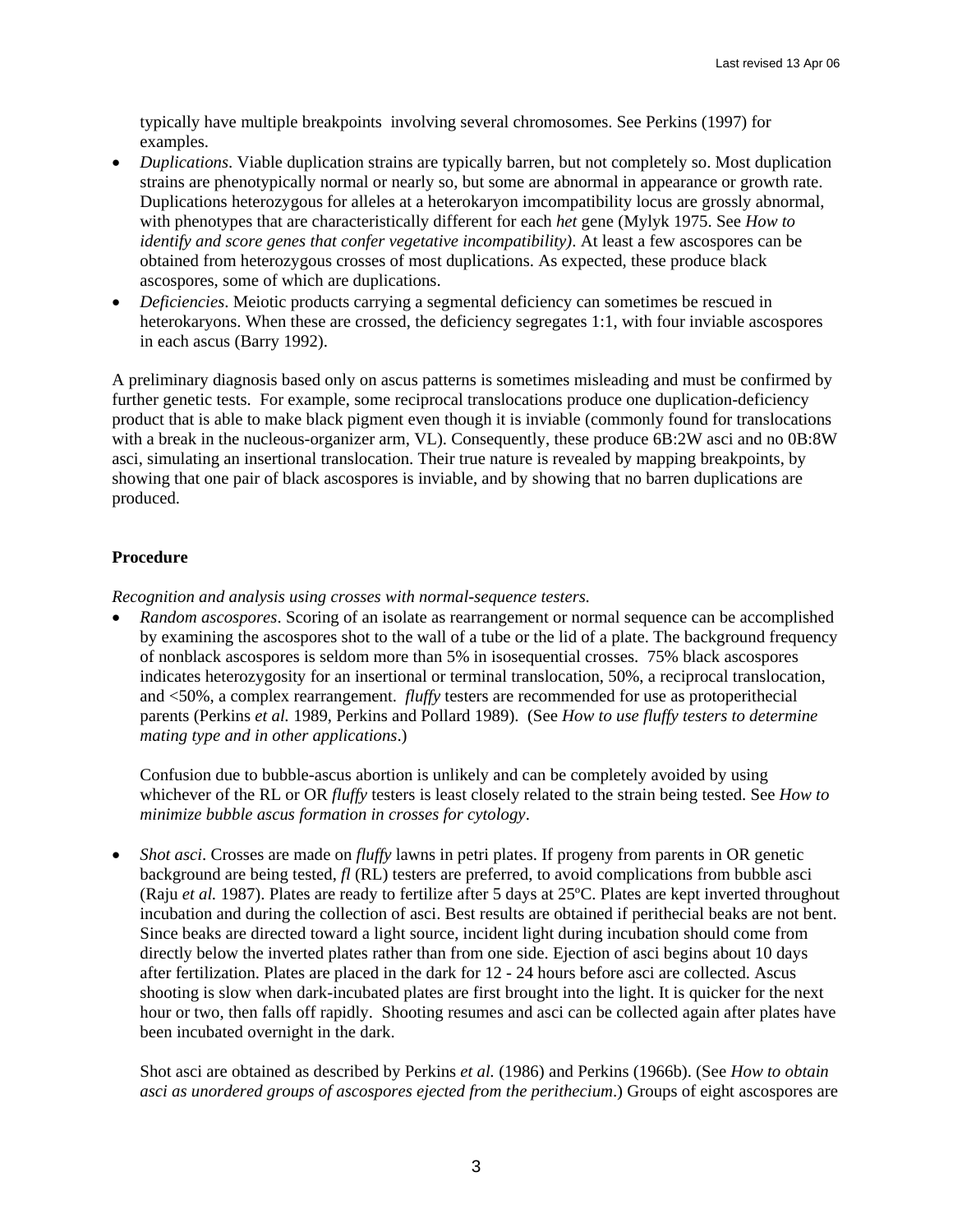allowed to shoot onto a 4% water-agar slab placed on a microscope slide that is raised on an underlying stack of slides so that the collecting surface is within 1 mm of the ostioles. Ascospore scatter is a function of distance from the ostiole. Each slab is exposed until numerous well-spaced groups have been shot. This may require only a few seconds or it may take several minutes. Timing is determined by trial and error.

Shot asci are examined at  $50\times$  or  $60\times$  magnification with illumination from below. For optimal contrast between black and nonblack ascospores, lighting is adjusted by altering lamp intensity or by tilting the substage mirror. Well-separated, unambiguous groups are classified as 8:0, 6.2, 4:4 etc. (B:W). Asci are not isolated if diagnosis of rearrangement type is the main objective. As each ascospore octad is counted and recorded, it is destroyed by being punched into the agar with a needle. Tallies are kept on an appropriate data sheet (Figure 1). About 100 groups are scored for each rearrangement, providing information for determining the type and for estimating centromerebreakpoint distances.

• *Intact asci*. If information is needed in addition to what can be obtained from shot asci, linear asci are examined in rosettes obtained by opening perithecia about 10 days after fertilization. Asci are classified according to numbers of black and white ascospore pairs and the frequencies of first and second-division segregation patterns within the linear ascus. See *How to prepare ascus rosettes for microscopic examination*.

# *Genetic mapping of rearrangement breakpoints*:

• *Linkage group assignment*. Evidence of linkage to traditional genetic markers is required. As a first step, putative translocations are crossed to *alcoy; csp-2*. If two markers in the *alcoy; csp-2* tester show linkage, follow-up testers with markers in normal sequence are available to identify which linkage groups are involved in the translocation being tested (Table 1). (See Perkins 1966a, 1991. See *How to use alcoy for linkage group assignment*.)

If the four visible markers in the *alcoy; csp-2* tester show no linkage among themselves, the new rearrangement is likely to involve two of the same linkage groups that are already linked in *alcoy*, namely I;II, or IV;V, or III;VI. One option for the next step is to cross the new rearrangement to normal-sequence testers that have markers in these linkage groups (Table 1). Another option (probably more laborious) is to cross the rearrangement to a *multicent* strain in which all seven linkage groups are marked. (See *How to use multiply marked multicent strains for mapping genes and translocation breakpoints*.)

• *Breakpoint location within a linkage group*. Because of duplication coverage, order of the breakpoint or breakpoints in the donor chromosome of insertional or quasiterminal rearrangements can be determined precisely with respect to flanking markers. The rearrangement is crossed by normal sequence strains carrying recessive markers in the donor chromosome. Tests may employ one candidate marker at a time, or multiply marked testers may be used. Coverage of a marker is indicated by a 2 dominant:1 recessive ratio in the progeny, noncoverage by a 1 dominant:2 recessive ratio (if the marker is closely linked) or  $>1/3$ : $<2/3$  ratio (if less closely linked). See Perkins (1986) for examples. See *How to use duplication-generating rearrangements in mapping*.

As a shade of things to come, Smith and Glass (1996) have used electrophoretically separated chromosome segments to isolate translocation-specific cosmids and to identify, map, and clone breakpoints of an insertional translocation and map them at high resolution.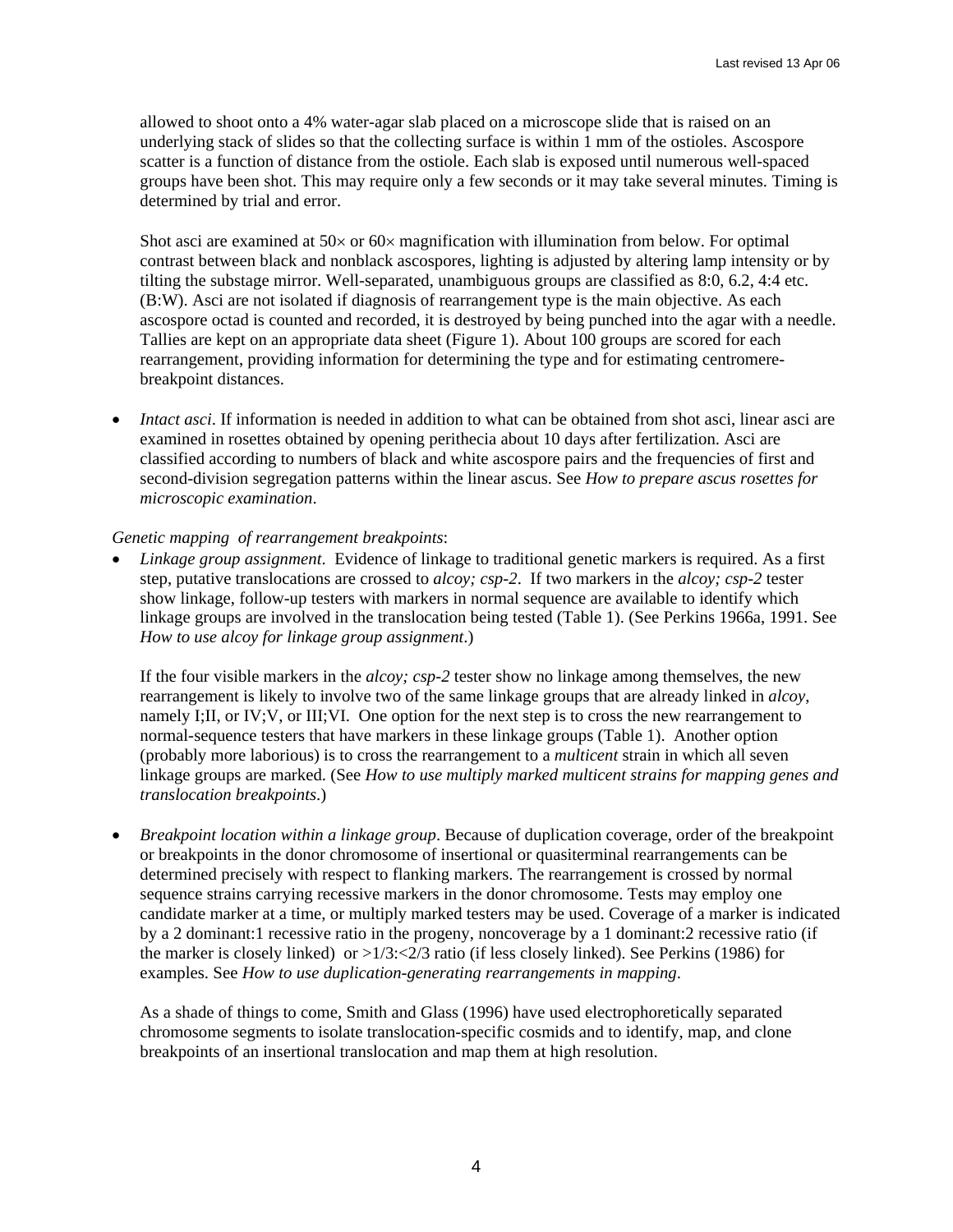With reciprocal translocations and other rearrangements that do no produce viable duplications, genetic mapping of breakpoints depends on linkage of the rearrangement to conventional markers. Because this depends on infrequent crossovers in crosses of rearrangement to standard sequence, it is less precise and more laborious than mapping by duplication coverage.

#### **References**

Barry, E. G. 1992. A combination inversion and translocation in *Neurospora crassa* with inviable deficiency progeny that can be rescued in heterokaryons. Genetics 132: 403-412.

Barry, E. G., and J. F. Leslie. 1982. An interstitial pericentric inversion in Neurospora. Can. J. Genet. Cytol. 24: 693-703.

de Serres F. J., Jr. 1957. A genetic analysis of an insertional translocation involving the *ad- 3* region in *Neurospora crassa*. (Abstr.). Records Genet. Soc. Am. 26: 366-367.

Houlahan, M. B., G. W. Beadle, and H. G. Calhoun. 1949. Linkage studies with biochemical mutants of *Neurospora crassa*. Genetics 34: 493-507.

Mylyk, O. M. 1975. Heterokaryon incompatibility genes in *Neurospora crassa* detected using duplication-producing chromosome rearrangements. Genetics 80: 107-124.

McClintock, B. 1945. Neurospora. 1. Preliminary observations of the chromosomes of *Neurospora crassa*. Am. J. Bot. 32: 671-678.

Newmeyer, D., and C. W. Taylor. 1967. A pericentric inversion in Neurospora, with unstable duplication progeny. Genetics 56: 771-791.

Perkins, D. D. 1966a. Experience using *alcoy* multiple translocation tester strains to assign genes and chromosome rearrangements to linkage groups. Neurospora Newslett. 9: 11-12.

Perkins, D. D. 1966b. Details for collection of asci as unordered groups of eight projected ascospores. Neurospora Newslett. 9: 11.

Perkins, D. D. 1972. An insertional translocation in Neurospora that generates duplications heterozygous for mating type. Genetics 71: 25-51.

Perkins, D. D. 1974. The manifestation of chromosome rearrangements in unordered asci of Neurospora. Genetics 77: 459-489.

Perkins, D. D. 1986. Determining the order of genes, centromeres, and rearrangement breakpoints in Neurospora by tests of duplication coverage. J. Genet. 65: 121-144.

Perkins, D. D. 1991. Neurospora *alcoy* linkage tester stocks with group VII marked, and their use for mapping translocations. Fungal Genet. Newslett. 38: 83.

Perkins, D. D. 1997. Chromosome rearrangements in Neurospora and other filamentous fungi. Adv. Genet. 36: 239-398.

Perkins, D. D., and E. G. Barry. 1977. The cytogenetics of Neurospora. Adv. Genet. 19: 133-285.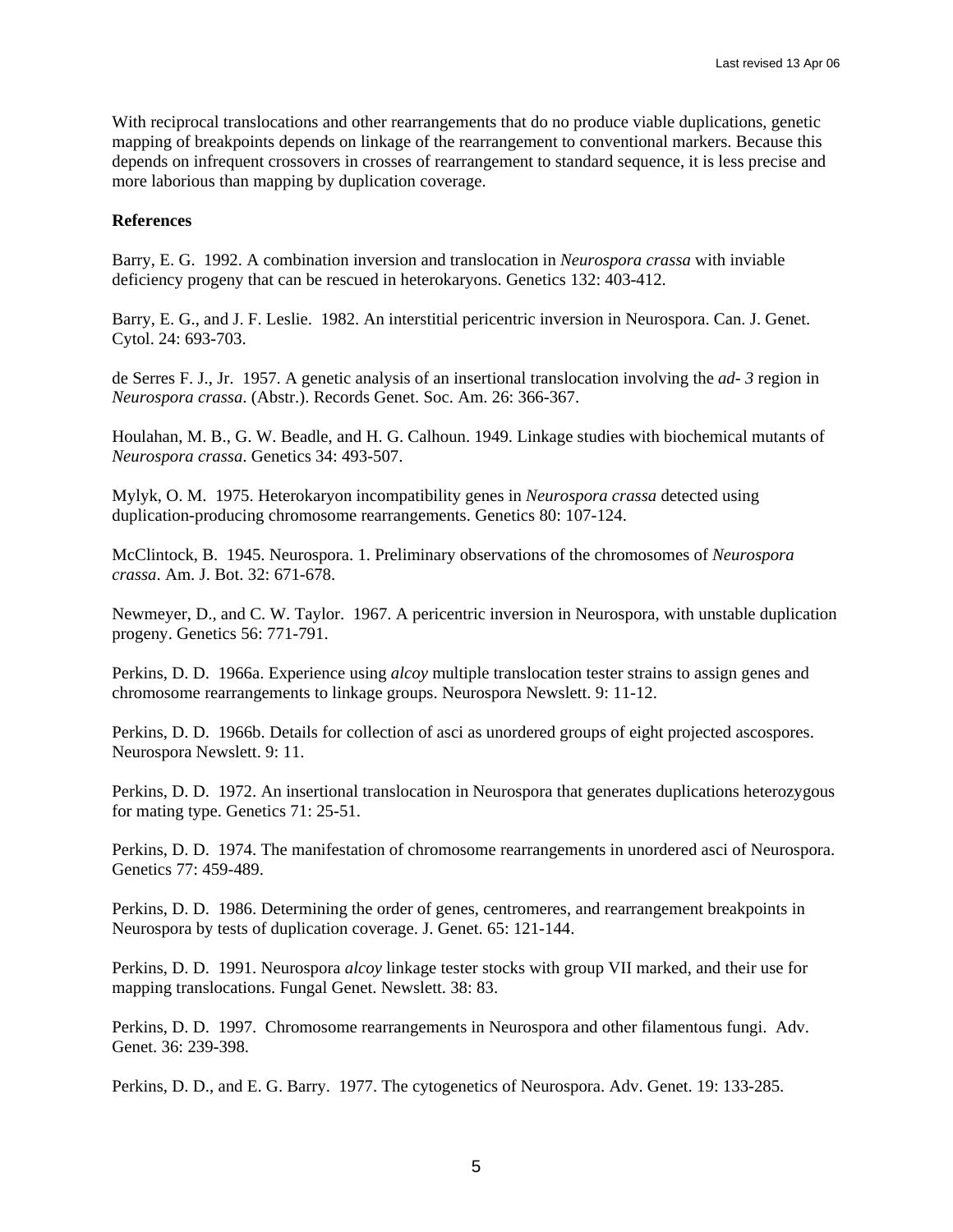Perkins, D. D., and V. C. Pollard. 1989. Alternate *fluffy* testers for detecting and diagnosing chromosome rearrangements in *Neurospora crassa*. Fungal Genet. Newslett. 36: 63-64.

Perkins, D. D., and N. B. Raju. 1995. Three-to-one segregation from reciprocal translocation quadrivalents in Neurospora and its bearing on the interpretation of spore-abortion patterns in unordered asci. Genome 38: 661-672.

Perkins, D. D., B. C. Turner, V. C. Pollard, and A. Fairfield. 1989. Neurospora strains incorporating *fluffy*, and their use as testers. Fungal Genet. Newslett. 36: 64-67.

Perkins, D. D. , N. B. Raju, E. G. Barry and D. K. Butler. 1995a. Chromosome rearrangements that involve the nucleolus organizer region in Neurospora. Genetics 141: 909-923.

Perkins, D. D. , B. C. Turner, E. G. Barry, and V. C. Pollard. 1995b. Cytogenetics of an intrachromosomal transposition in Neurospora. Chromosoma 104: 260-273.

Perkins, D. D., A. Radford, and M. S. Sachs. 2001. *The Neurospora Compendium: Chromosomal Loci.* Academic Press., San Diego.

Raju, N. B. 1994. Ascomycete Spore killers: Chromosomal elements that distort genetic ratios among the products of meiosis. Mycologia 86: 461-473.

Smith, M. L., and N. L. Glass. 1996. Mapping translocation breakpoints by orthogonal field agarose-gel electrophoresis. Curr. Genet. 29: 301-305.

St. Lawrence, P. 1959. Gene conversion at the *nic-2* locus of *Neurospora crassa* in crosses between strains with normal chromosomes and a strain carrying a translocation at the locus. (Abstr.). Genetics 44: 532.

Turner, B. C., and D. D. Perkins. 1982. Conventional and unconventional analysis of an inversion in Neurospora. Genet. Res. 40: 175-190.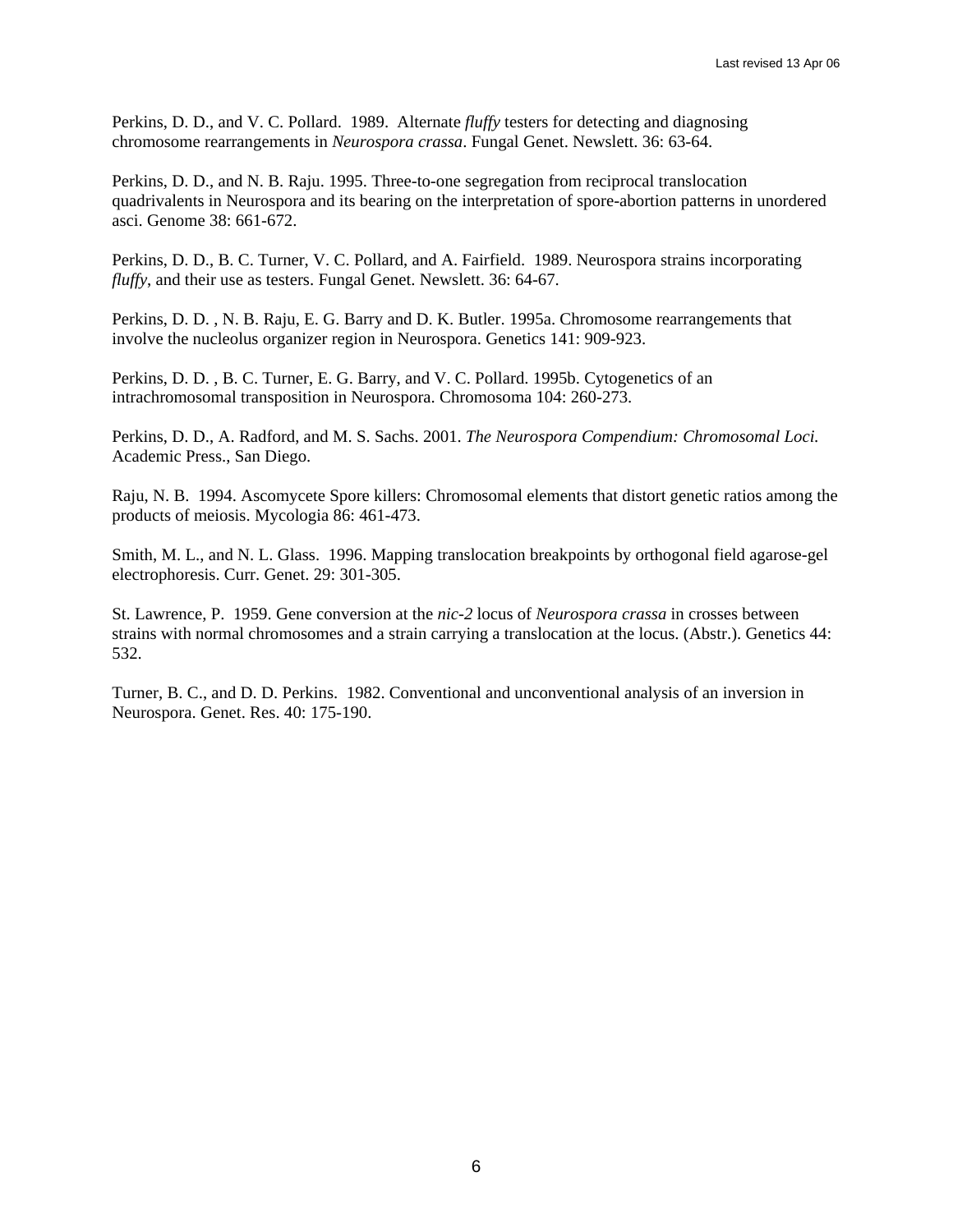| Genotype                              | <b>FGSC Numbers</b> | Linkage groups                   |
|---------------------------------------|---------------------|----------------------------------|
| $\frac{alcoy}{s}$ ; $\frac{csp-2}{s}$ | 3661 (A) 3434 (a)   | T(I;II); T(IV;V); T(III;VI); VII |
| $al-1$ ; arg-5                        | 1205 (A) $1206$ (a) | I; II                            |
| $al-1$ ; pe                           | 1203 (A) $1204$ (a) | I; II                            |
| $trp-1$ ; $ylo-1$                     | 6808 (A) 1208 (a)   | III; VI                          |
| $cot-1$ ; al-3                        | 3612 (A) 3613 (a)   | IV; V                            |
| $cot-1$ ; inl                         | 1243 (A) 1244 (a)   | IV; V                            |
| al-1; $arg-5$ ; $csp-2$               | 6664 (A) 6665 (a)   | I; II; VII                       |
| $cot-1$ ; al-3; $csp-2$               | 6666 (A) 6667 (a)   | IV; V; VII                       |
| $trp-1$ ; $ylo-1$ ; $csp-2$           | 6680(A) 6681(a)     | III; VI; VII                     |
| $al-1$ ; arg-5; cot-1; inl            | 1885 (A) 1886 (a)   | I; II; IV; V                     |
| al-1; $arg-5$ ; $trp-1$ ; $ylo-1$     | 2124 (A) 1888 (a)   | I; II; III; VI                   |
| $trp-1$ ; $cot-1$ ; $inl$ ; $ylo-1$   | 1987 (A) 1988 (a)   | III; IV; V; VI                   |
| $trp-1$ ; $cot-1$ ; $al-3$ ; $ylo-1$  | 4321 (A) 4322 (a)   | III; IV; V; VI                   |

Table 1. The *alcoy csp* linkage tester and normal-sequence follow-up testers